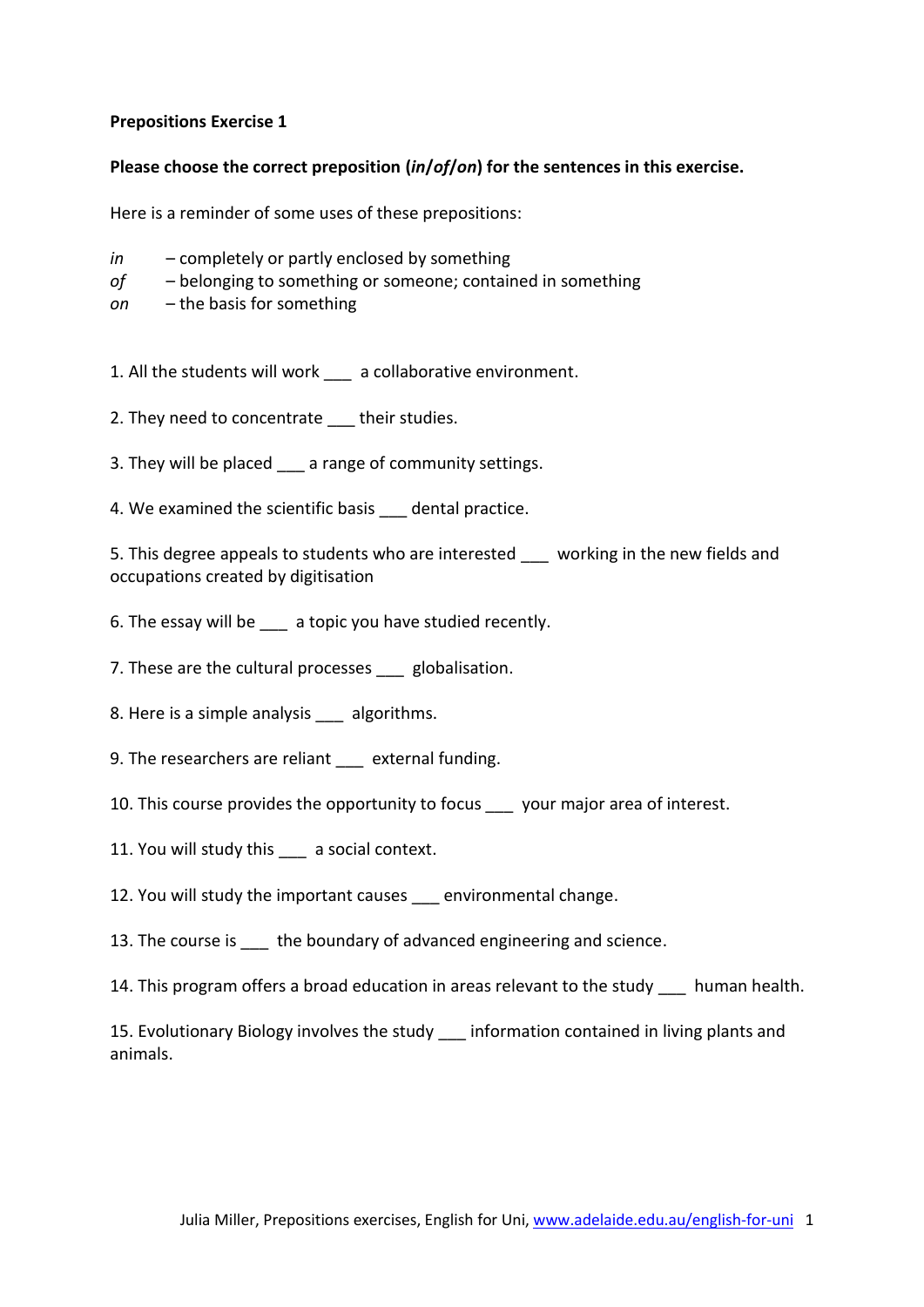### **Answers to Prepositions Exercise 1**

1. All the students will work **in** a collaborative environment. Details: The students will be surrounded by a collaborative atmosphere.

2. They need to concentrate **on** their studies. Details: The studies are the basis for their concentration.

3. They will be placed **in** a range of community settings. Details: They will be partly enclosed by the community settings.

4. We examined the scientific basis **of** dental practice. Details: The basis belongs to dental practice.

5. This degree appeals to students who are interested **in** working in the new fields and occupations created by digitisation Details: The students are surrounded by their interest.

6. The essay will be **on** a topic you have studied recently. Details: The topic will be the basis for the essay.

7. These are the cultural processes **of** globalisation. Details: The processes belong to globalisation.

8. Here is a simple analysis **of** algorithms. Details: The algorithms belong to the analysis.

9. The researchers are reliant **on** external funding. Details: External funding is the basis for the researchers' work.

10. This course provides the opportunity to focus **on** your major area of interest. Details: The major area of interest will be the basis for a student's work in this course.

11. You will study this **in** a social context. Details: A social context will surround this study,

12. You will study the important causes **of** environmental change. Details: You will study the causes that belong to environmental change.

13. The course is **on** the boundary of advanced engineering and science. Details: The boundary of these two subjects is the basis for the course.

14. This program offers a broad education in areas relevant to the study **of** human health. Details: Human health is an area that belongs to the study.

15. Evolutionary Biology involves the study **of** information contained in living plants and animals.

Details: The information belongs to the study.

Julia Miller, Prepositions exercises, English for Uni, www.adelaide.edu.au/english-for-uni 2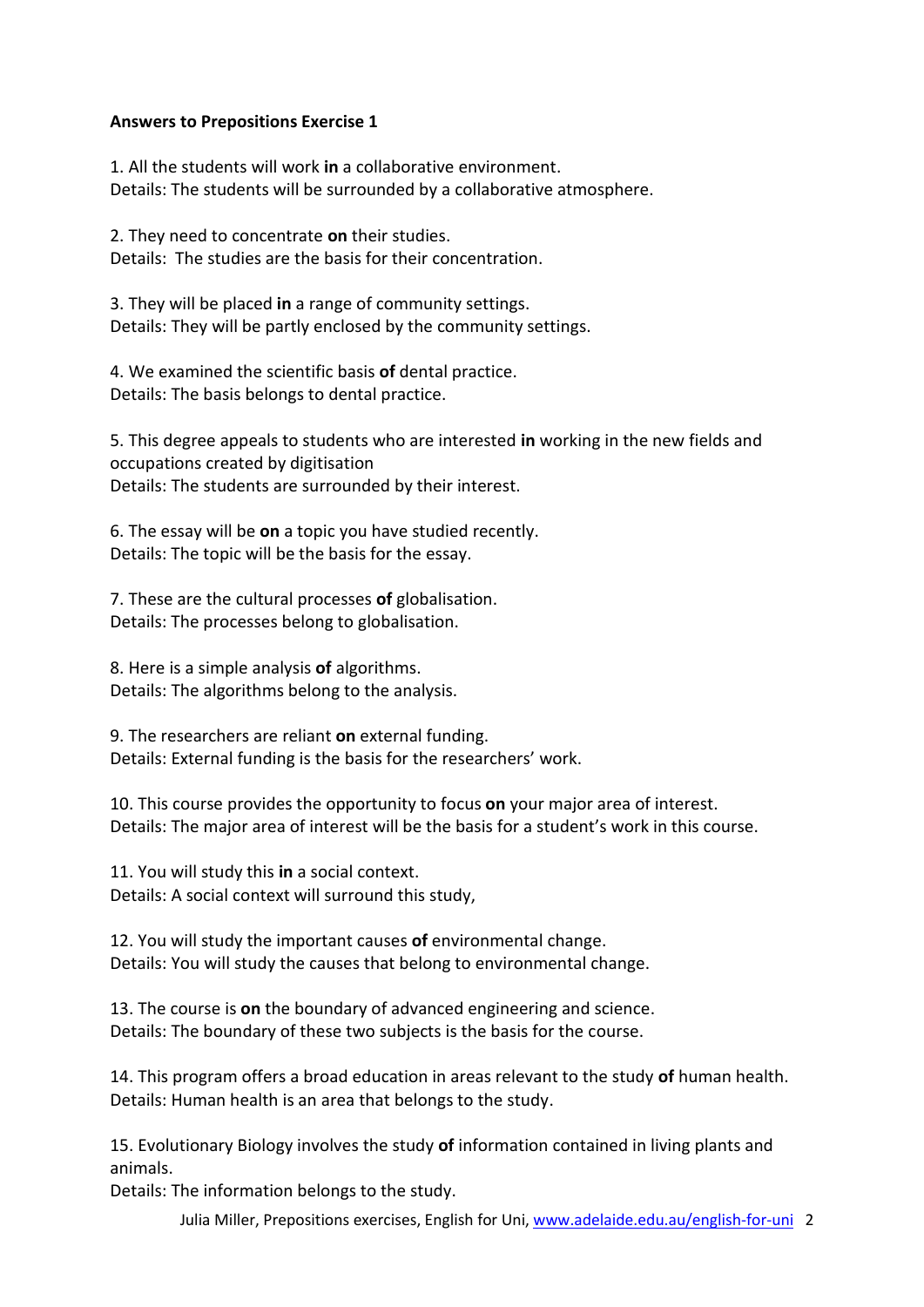### **Prepositions Exercise 2**

# **Please choose the correct preposition (***about***/***for***/***to***) for the sentences in this exercise.**

Here is a reminder of some uses of these prepositions:

*about* – around something or enclosing something

- *for* with a purpose or giving a reason
- *to* in a direction

1. In addition to the formal contact time required each course students will need to allocate non-contact time.

2. The course encourages students to think critically development.

3. The relative proportion of contact and non-contact time may vary from course course.

4. The course aims to help people make sound choices \_\_\_\_ health.

5. Graduates are well equipped careers in environmental policy.

6. Marine Biology is all the largest and most diverse ecosystem on the planet – the sea.

7. This academic program offers opportunities for studies that can lead careers in the increasingly important field of international business.

8. Students will learn such key concepts as the scientific method.

9. The degree is designed to build a student's capacity lifelong learning beyond graduation.

10. You will study issues related individual adjustment and maladjustment.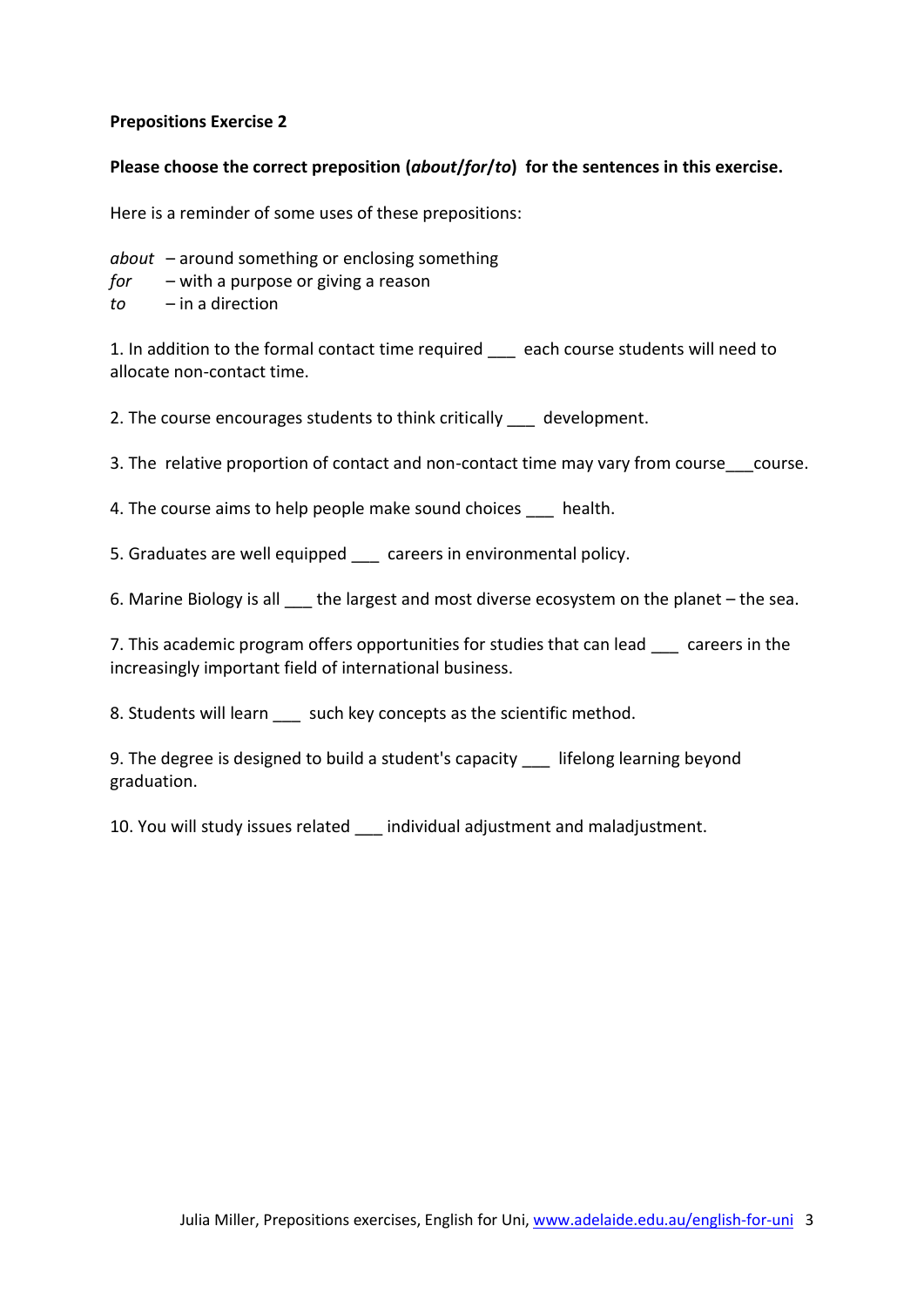### **Answers to Prepositions Exercise 2**

1. In addition to the formal contact time required **for** each course students will need to allocate non-contact time.

Details: *for* tells us the purpose of the time required

2. The course encourages students to think critically **about** development. Details: Students must consider everything connected to development in this subject.

3. The relative proportion of contact and non-contact time may vary from course **to** course. Details: from one course in the direction of another course

4. The course aims to help people make sound choices **about** health. Details: *about health* means *in the area which includes health*.

5. Graduates are well equipped **for** careers in environmental policy. Details: the purpose of studying in this course is to gain a career in environmental policy

6. Marine Biology is all **about** the largest and most diverse ecosystem on the planet - the sea. Details: Marine biology includes the study of the sea.

7. This academic program offers opportunities for studies that can lead **to** careers in the increasingly important field of international business. Details: These studies lead in the direction of careers in international business.

8. Students will learn **about** such key concepts as the scientific method. Details: The course will include the scientific method.

9. The degree is designed to build a student's capacity **for** lifelong learning beyond graduation.

Details: The purpose of the degree is to build students' skills

10. You will study issues related **to** individual adjustment and maladjustment. Details: You will study issues that point you to knowledge of individual adjustment and maladjustment.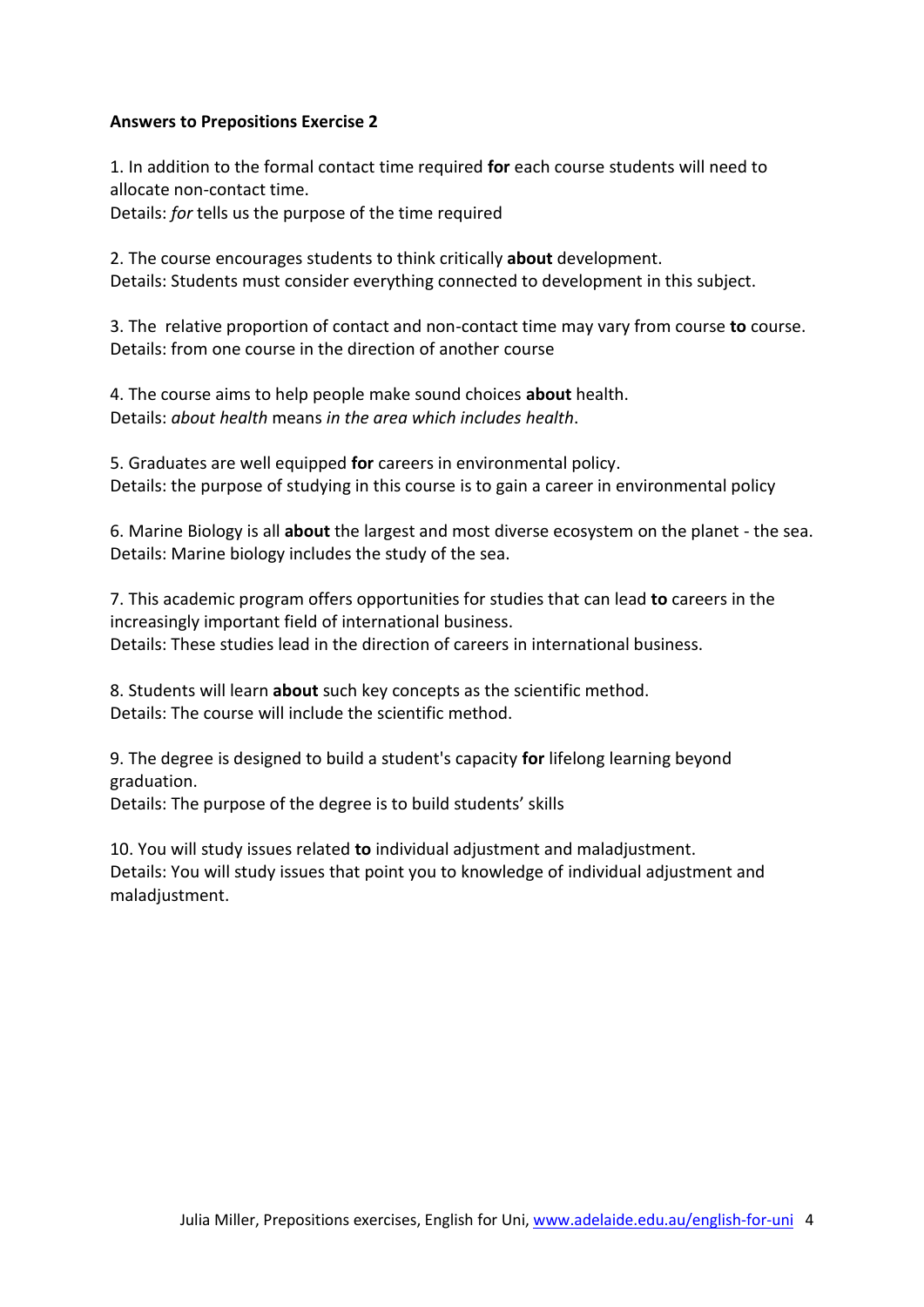#### **Prepositions Exercise 3**

*at* – connected to a location

*from* – the origin of something

*for* – with a purpose or giving a reason

# **Please add prepositions to the gaps in this passage. You will need:** *at***,** *for***,** *from***,** *in***,** *of***,** *on***,** *to***,**

Here is a reminder of some uses of these prepositions:

*in* – completely or partly enclosed by something

| οf<br>- belonging to something or someone; contained in something<br>- the basis for something<br>on<br>$-$ in a direction<br>to |
|----------------------------------------------------------------------------------------------------------------------------------|
| In order to write a thesis, one must engage ___ research which focuses ___ a specific topic                                      |
| relevant ____ one's field of study. Current issues ____ the field should be addressed by                                         |
| means of a review ____ the literature ____ their chosen subject. Candidates should show an                                       |
| awareness ___ recent debate ___ the area and not rely ___ secondary sources but make use                                         |
| __ primary data with particular reference __ recent findings. Training __ research                                               |
| methodology is important and students should be guided ___ their choice ___ appropriate                                          |
| software packages and receive instruction ___ their use. They should be introduced ___                                           |
| qualitative and quantitative research methods and learn how to construct questionnaires                                          |
| ___ volunteers to complete, with questions ___ relevant details. The answers should be                                           |
| given _____ a scale ______ one ______ seven. Researchers should clearly indicate the limitations                                 |
| __ their study and its usefulness in terms of the wider research __ the field. All                                               |
| researchers must study ___ a South Australian university ___ the second semester ___ 2015.                                       |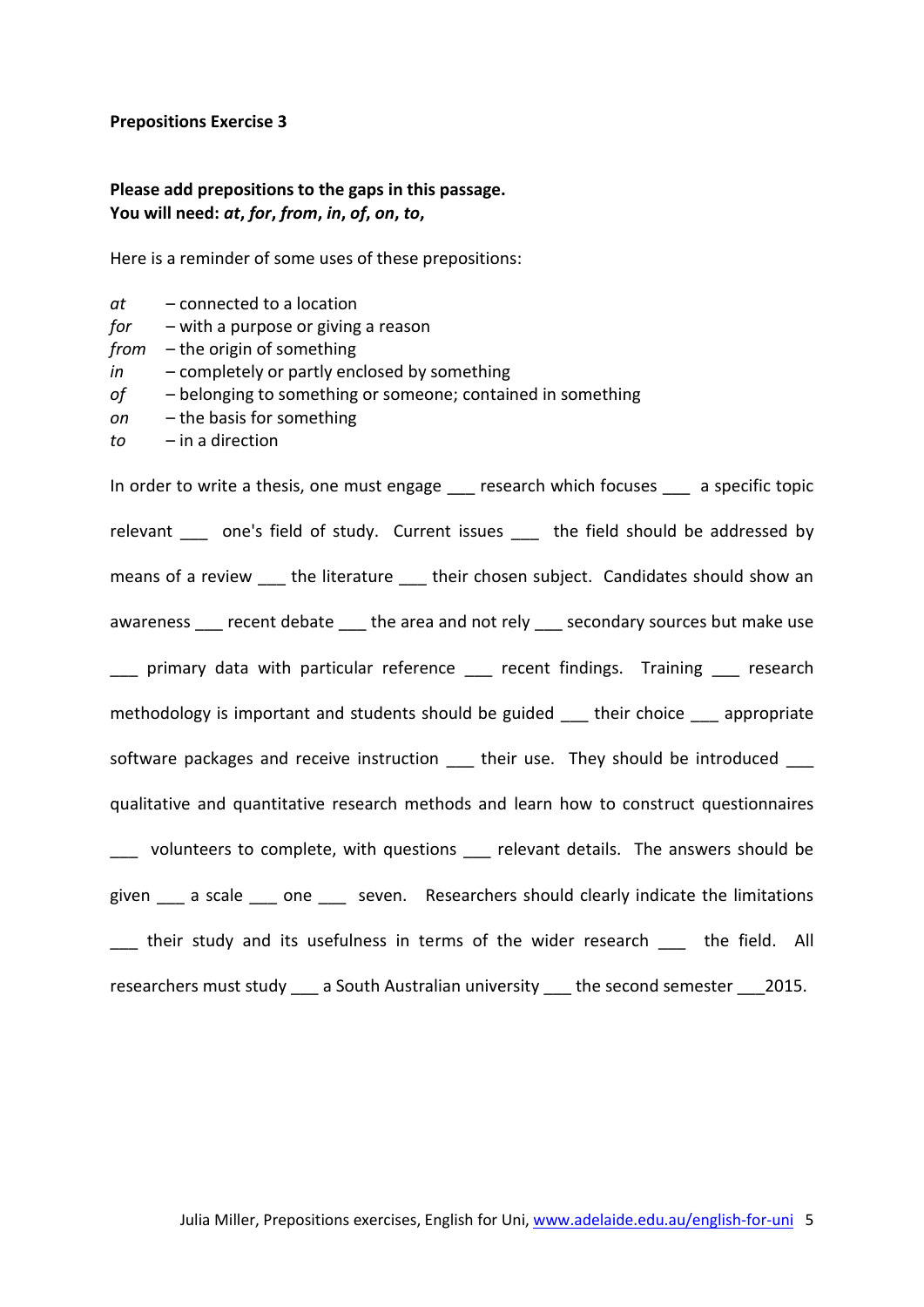## **Answers to Prepositions Exercise 3**

In order to write a thesis, one must engage **in** [reason: one must be surrounded by research; the word 'engage' is a clue that 'in' is the correct preposition] research

which focuses **on** [reason: the basis for the research is a specific topic] a specific topic

relevant **to** [reason: the topic points in the direction of a field of study] one's field of study.

Current issues **in** [reason: the issues are enclosed in a field of study] the field

should be addressed by means of a review **of** [reason: the literature belongs to the review] the literature

**on** [reason: the chosen subject is the basis for the literature] their chosen subject.

Candidates should show an awareness **of** [reason: awareness contains recent debate] recent debate

**in** [reason: the recent debate is surrounded by an area of research] the area

and not rely **on** [reason: secondary sources should not be the basis for the candidate's thesis] secondary sources

but make use **of** [reason: candidates should contain primary data in their research] primary data

with particular reference **to** [reason: the research should point in the direction of] recent findings.

Training **in** [reason: research methodology should enclose the training] research methodology is important

and students should be guided **in** [reason: the choice of software should surround students] their choice

**of** [reason: software packages are contained in the choice] appropriate software packages

and receive instruction **in** [reason: instruction in enclosed by the use of software; the prefix 'in' at the start of 'instruction' is a clue to the preposition] their use.

They should be introduced **to** [reason: they should look in the direction of] qualitative and quantitative research methods

and learn how to construct questionnaires **for** [reason: construct questionnaires *with the purpose of* volunteers filling them in] volunteers to complete,